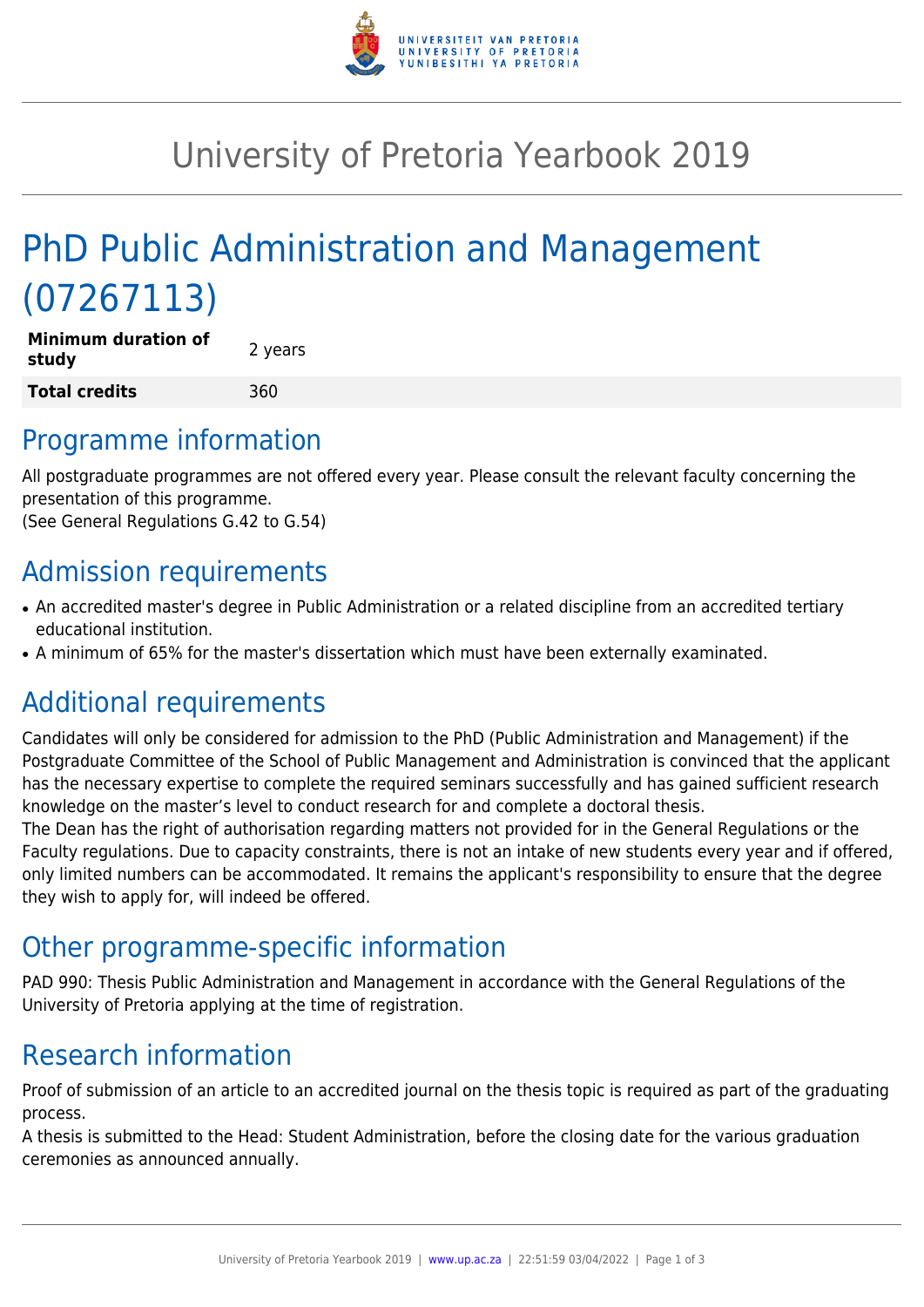

### Curriculum: Year 1

#### **Minimum credits: 360**

Due to capacity constraints, there is not an intake of new students every year and if offered, only limited numbers can be accommodated. It remains the applicant's responsibility to ensure that the degree they wish to apply for, will indeed be offered.

#### **Core modules**

#### **Thesis: Public administration and management 990 (PAD 990)**

| <b>Module credits</b>         | 360.00                                         |
|-------------------------------|------------------------------------------------|
| <b>Prerequisites</b>          | No prerequisites.                              |
| Language of tuition           | Module is presented in English                 |
| <b>Department</b>             | School of Public Management and Administration |
| <b>Period of presentation</b> | Year                                           |